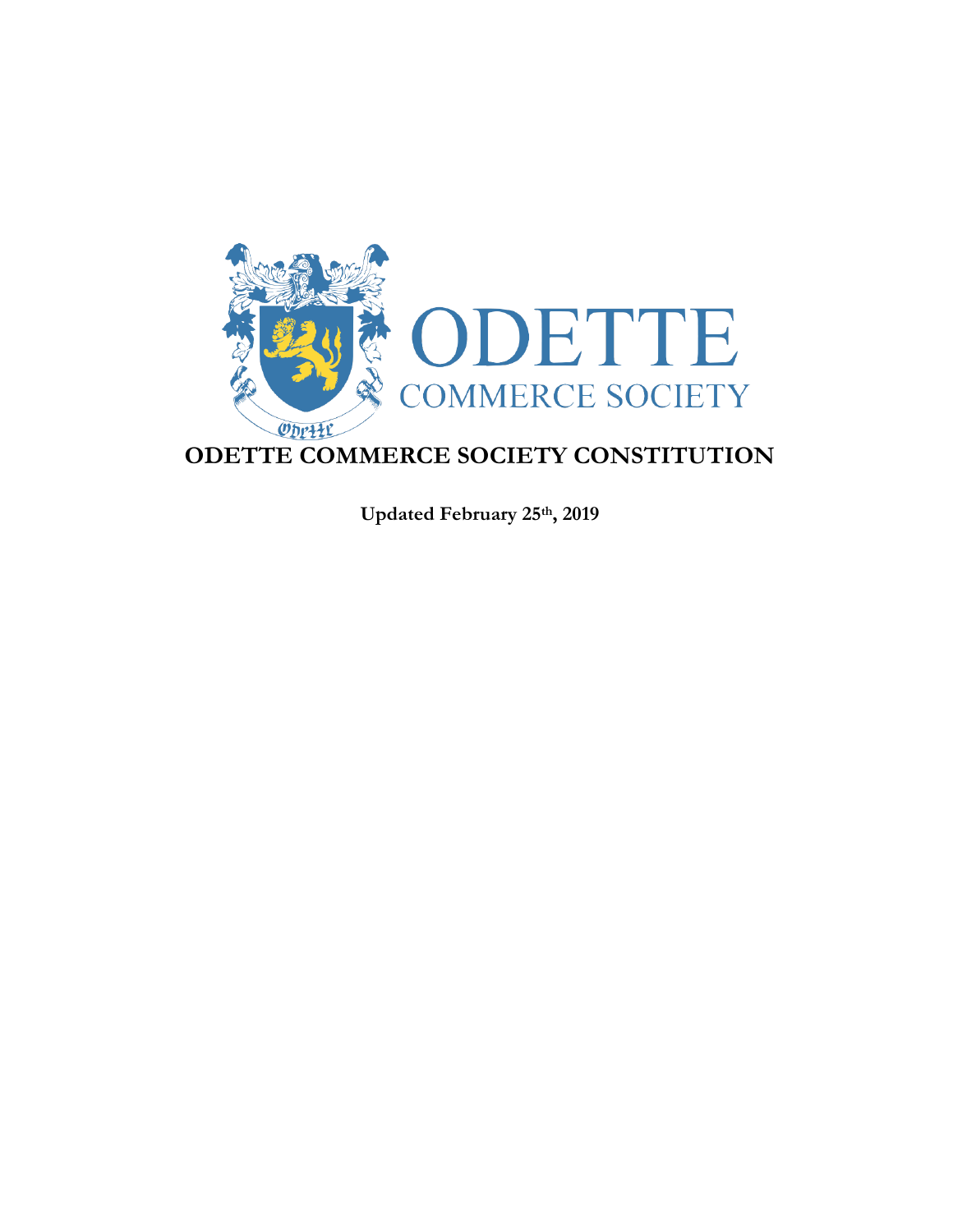### TABLE OF CONTENTS

| Article 1.  | <b>Commerce Society</b>                               |
|-------------|-------------------------------------------------------|
| Article 2.  | Mission, Values, and Vision Statement                 |
| Article 3.  | The Aims and Purpose of the Society                   |
| Article 4.  | <b>Membership Requirements</b>                        |
| Article 5.  | <b>Rights and Privileges of Members</b>               |
| Article 6.  | <b>Meetings</b>                                       |
| Article 7.  | <b>Voting Procedures</b>                              |
| Article 8.  | <b>Executive Requirements</b>                         |
| Article 9.  | <b>Executive Positions</b>                            |
| Article 10. | <b>Duties and Responsibilities of Council Members</b> |
| Article 11. | <b>Elections and Procedures</b>                       |
| Article 12. | <b>Impeachment and Executive Firing Procedures</b>    |
| Article 13. | <b>Council Member Firing Procedure</b>                |
| Article 14. | <b>Member Resignation</b>                             |

- Article 15. **Conference and Competition Funding Policy**
- Article 16. **Club Funding**
- Article 17. **Faculty Advisor**
- Article 18. **Society Constitution**
- Article 19. **Club Ratification**

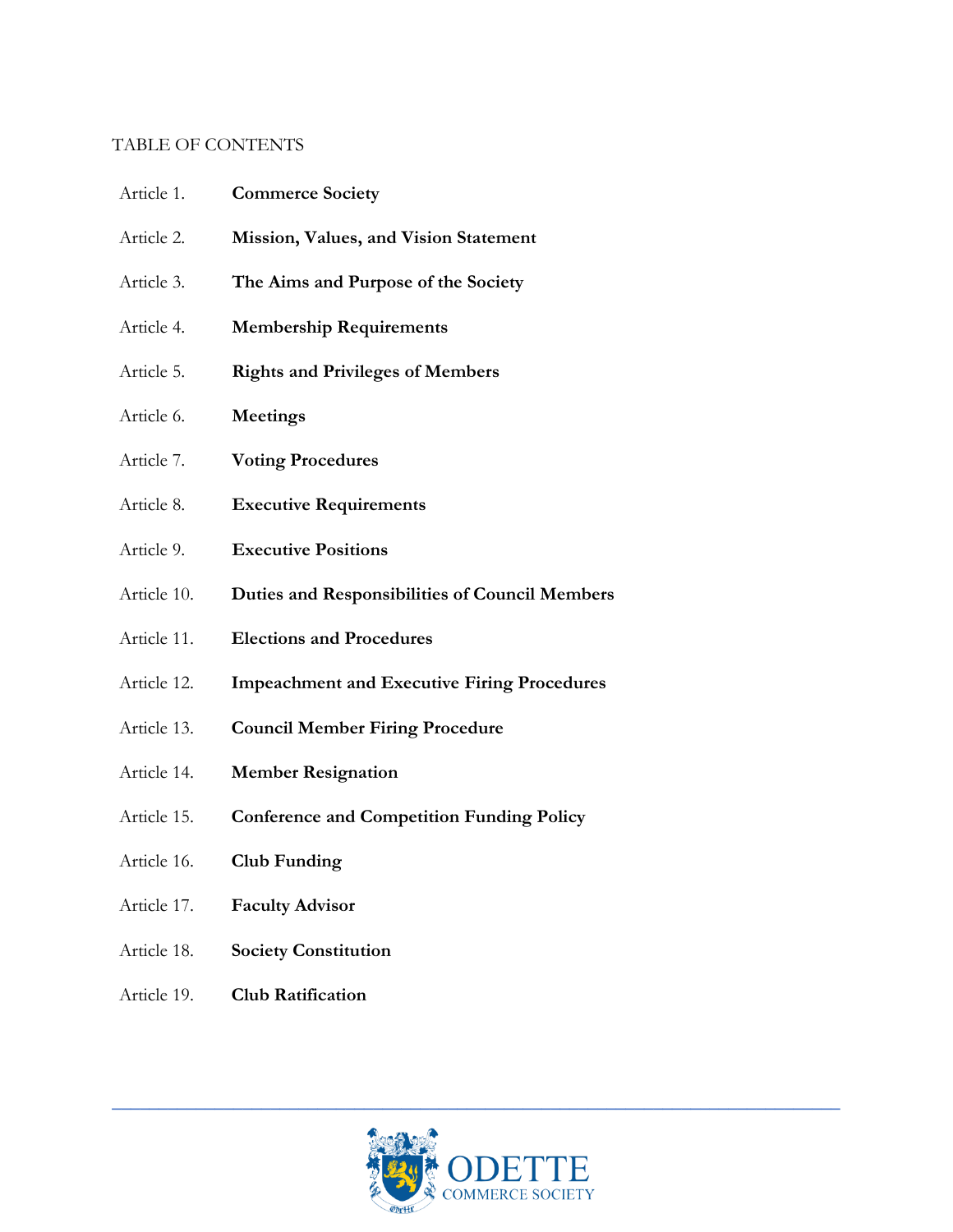# **Article 1. Commerce Society**

1.1. The name of this Society shall be the "Commerce Society", hereafter referred to as the "Society".

### **Article 2. Mission, Values, and Vision Statement**

## 2.1. **Mission Statement**

"To encourage the perpetual success of students and communities, through student leaders who support empowering students, and community service projects."

#### 2.2**. Values Statement**

The Odette Commerce Society identity is built on the values of integrity, trustworthiness, and fellowship with each other and the students we serve. We stand for candid, compassionate, straightforward communication and will seek and support events that create congenial situations in which all Odette students can experience the pleasure of change and personal growth.

#### 2.3. **Vision Statement**

"To provide a supportive atmosphere of collaboration and opportunity, expanding the networks of Odette students, and to develop their personal and professional skill sets to enhance their Odette experience"

# **Article 3. The Aims and Purpose of the Society**

- 3.1. To promote and protect the general interest and welfare of its members and to broaden student interest in the field of Business Administration;
- 3.2. To promote close student/faculty cooperation and act as a medium of communication between students and faculty when applicable or necessary;
- 3.3. To encourage a harmonious working relationships between the students of the Society and the Odette School of Business, and the students from different faculties of the University of Windsor;
- 3.4. To encourage the appreciation of and the development of both the social and academic activities pertinent to both the University of Windsor and the business world;

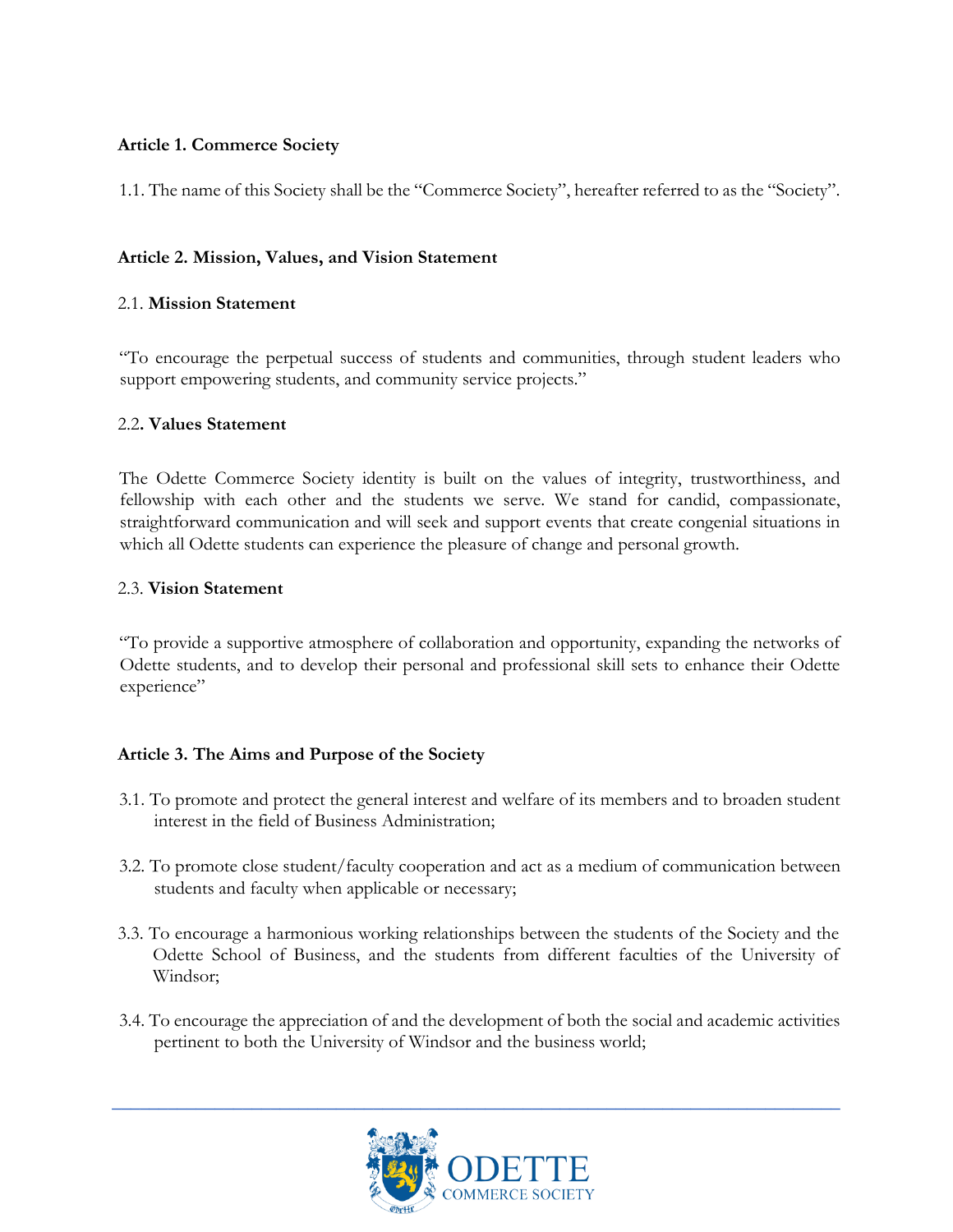3.5. To work in conjunction with UWSA, the representative body of all students at the University of Windsor.

# **Article 4. Membership Requirement**

4.1. Members shall consist of all full-time and part-time University of Windsor students registered in the following Bachelor of Commerce Programs of Study: 4.1.1. B.COMM (Honours Business Administration) ; 4.1.2. B.COMM (Honours Business Administration) Coop; 4.1.3. B.COMM (Honours Business Administration/Economics) ; 4.1.4. B.COMM (Honours Business Administration/Computer Science) ; 4.1.5. B.COMM (Honours Business Administration/Computer Science) Coop; 4.1.6. B.COMM (Honours International Business) ; 4.1.7. B.COMM for University Graduates programs.

## 4.2. Membership Fees

4.2.1. Members must pay the prescribed per semester fee, payable to the University of Windsor at the time of registration.

## **Article 5. Rights and Privileges of Members**

- 5.1. Members shall be eligible to vote at the annual election and by-election of the designated Executives of the Society;
- 5.2. Members shall be eligible to hold any position on the Executive of the Society, so long as all specific requirements have been met;
- 5.3. Members shall be able to gain access to any Society records and files in the presence of an Executive. In the case of financial records, that Executive must be one of the following: The President, the Executive Vice-President, or the Vice President of Finance.

# **Article 6. Meetings**

- 6.1. Both General and Executive meetings shall be led by the Commerce Society's President;
- 6.2. All full council meetings must be transcribed and posted on the official Commerce Society's website;
- 6.3. Full Council meetings are called by the Society Executive team. There must be at least one Full Council or General meeting per month, with the exception of December and April;

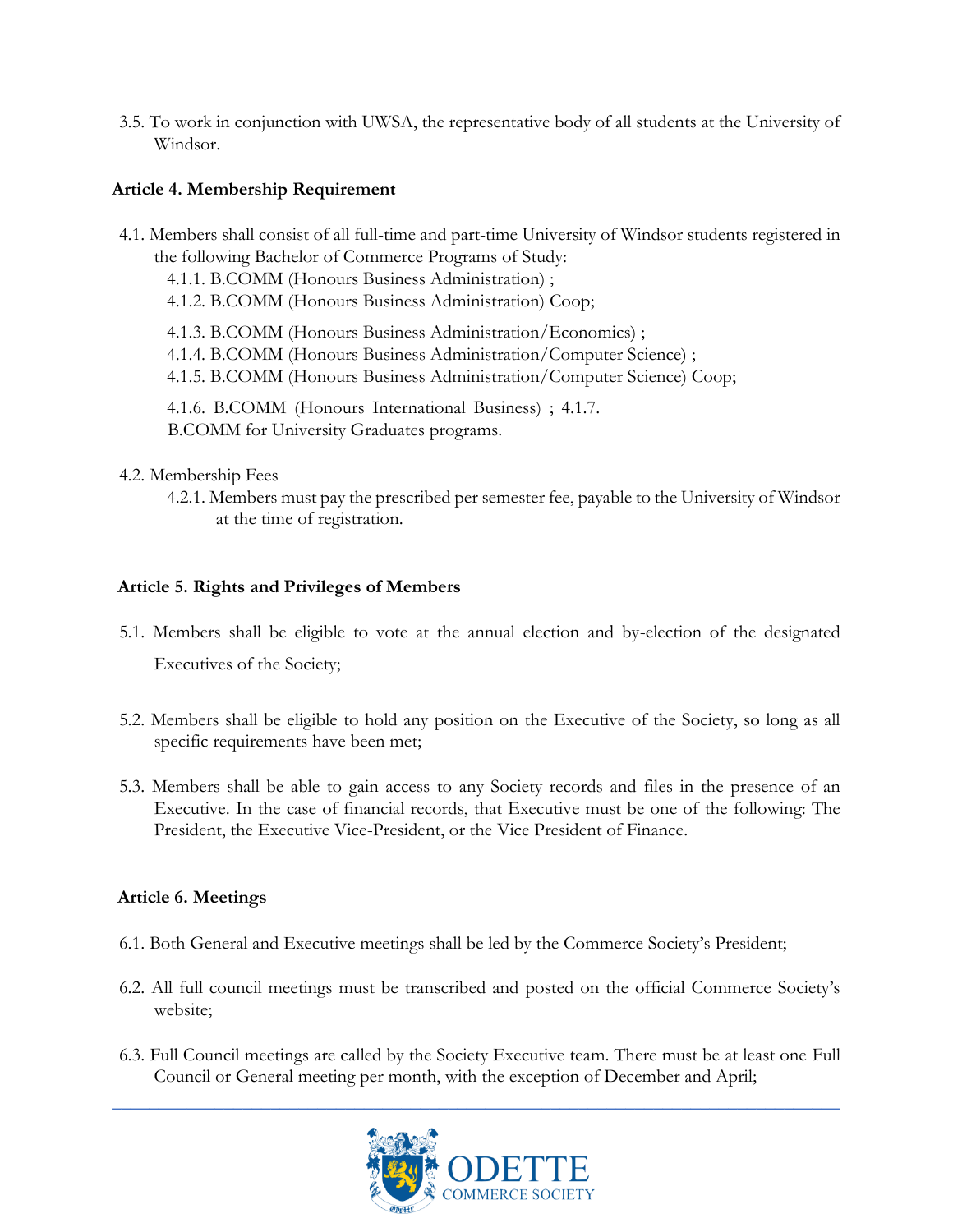- 6.4. Executive meetings will be held weekly on a predetermined day and time, which will be set at the beginning of each semester based on availability of the Executives;
- 6.5. A Special General Meeting may be called by the Society President at any time for any purpose listed in UWSA By-Law 40.02, with at least 14 days notice to the Society's membership.

# **Article 7. Voting Procedures**

- 7.1. Quorum shall consist of ⅔ voting members for Executive meetings. In case of an emergency situation (where a meeting cannot be held), the decision can be voted on by e-mail within a 24 hour period. At the next Executive meeting, this decision must be ratified by the executives of the society.
- 7.2. Quorum for General meetings will be 50 students that are members of the Society in accordance with Article 4.1;
- 7.2. In order to call a vote, a voting member must put forward a motion. The same motion must then be seconded by another voting member (seconding a motion does not constitute a vote in favor of the motion).
- 7.3. Unless otherwise specified, a motion requires a two-thirds quorum majority to pass.
- 7.4. In the event that "Co-Executives" are appointed, at Executive meetings, the portfolio may retain individual votes.

#### **Article 8. Executive Requirements**

- 8.1. All Executive Members must satisfy the following:
	- 8.1.1. Shall be a member of the Commerce Society as defined in Article 4;
	- 8.1.2. Shall be in good academic standing (with respect to the registrar's requirements) ;
	- 8.1.3. Shall be willing to commit to a full year of service beginning May 1st up until
	- April 30th of the following year;
	- 8.1.4. Fulfilling the aims and purpose of the Society as outlined in Article 3;
	- 8.1.5. The President and Executive Vice-President shall run in elections as outlined in Article 11;

8.1.6. All Vice President positions will be appointed by the elected President based on applications;

8.2. In addition to these, the President, Executive Vice-President, and Vice President of Finance of the Odette Commerce Society must also:

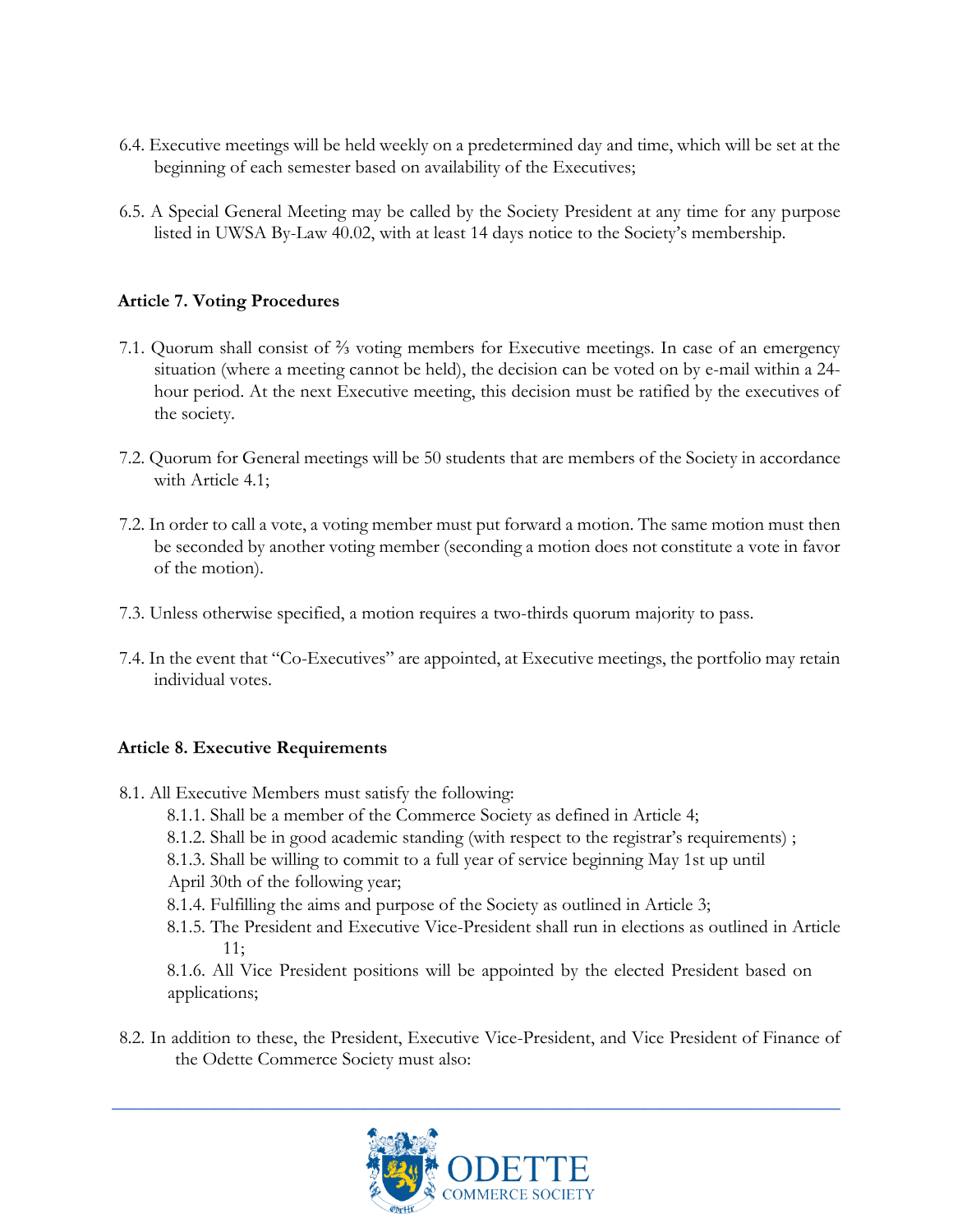- 8.2.1. Be at least semester five as defined by the Office of the Registrar;
- 8.2.2. Have been a past Commerce Society Executive or council member.

### **Article 9. Executive Positions**

- 9.1. The Executive of the Society shall consist of:
	- 9.1.1. President
	- 9.1.2. Executive Vice-President
	- 9.1.3. Vice President of Administration & Human Resources
	- 9.1.4. Vice President of Events & Logistics
	- 9.1.5. Vice President of Finance
	- 9.1.6. Vice President of Corporate Relations
	- 9.1.7. Vice President of Marketing & Technology
	- 9.1.8. Vice President of Student Leadership

## **Article 10. Duties and Responsibilities of Executive Council Members**

- 10.1. The President (Elected)
	- 10.1.1. Shall be a current Commerce Society Executive or council member;
	- 10.1.2. Shall ensure that all other council members are aware of and perform their respective duties during their term in office;
	- 10.1.3. Shall call and be the Chairperson of all Executive and general Society meetings;
	- 10.1.4. As Chairperson, he/she shall only vote to break ties;
	- 10.1.5. Shall represent the Society and any individual and/or association;
	- 10.1.6. Shall uphold the Constitution;
	- 10.1.7. Shall have signing authority on all Society documents;
	- 10.1.8. In the event that any Vice President is absent and unable to fulfill their duties for any extended period shall either perform or appoint someone to take care of those duties;
	- 10.1.9. Shall not vote in general elections but shall cast the deciding vote in the case of a tie;
	- 10.1.10. Shall be the student representative on Faculty Committees, unless delegated otherwise;
	- 10.1.11. Shall be responsible for the daily operations of the Society.
- 10.2. The Executive Vice-President (Elected)
	- 10.2.1. Shall be a current Commerce Society Executive or council member;
	- 10.2.2. Shall be elected by the members of the Society;
	- 10.2.3. Shall work closely with all Executives to ensure portfolios are running smoothly;
	- 10.2.4. Shall have signing authority on all Society documents;
	- 10.2.5. Shall fulfill the duties of the President in the event that the President is unable to perform such duties;
	- 10.2.6. Shall assist the President in the daily operations of the Society.

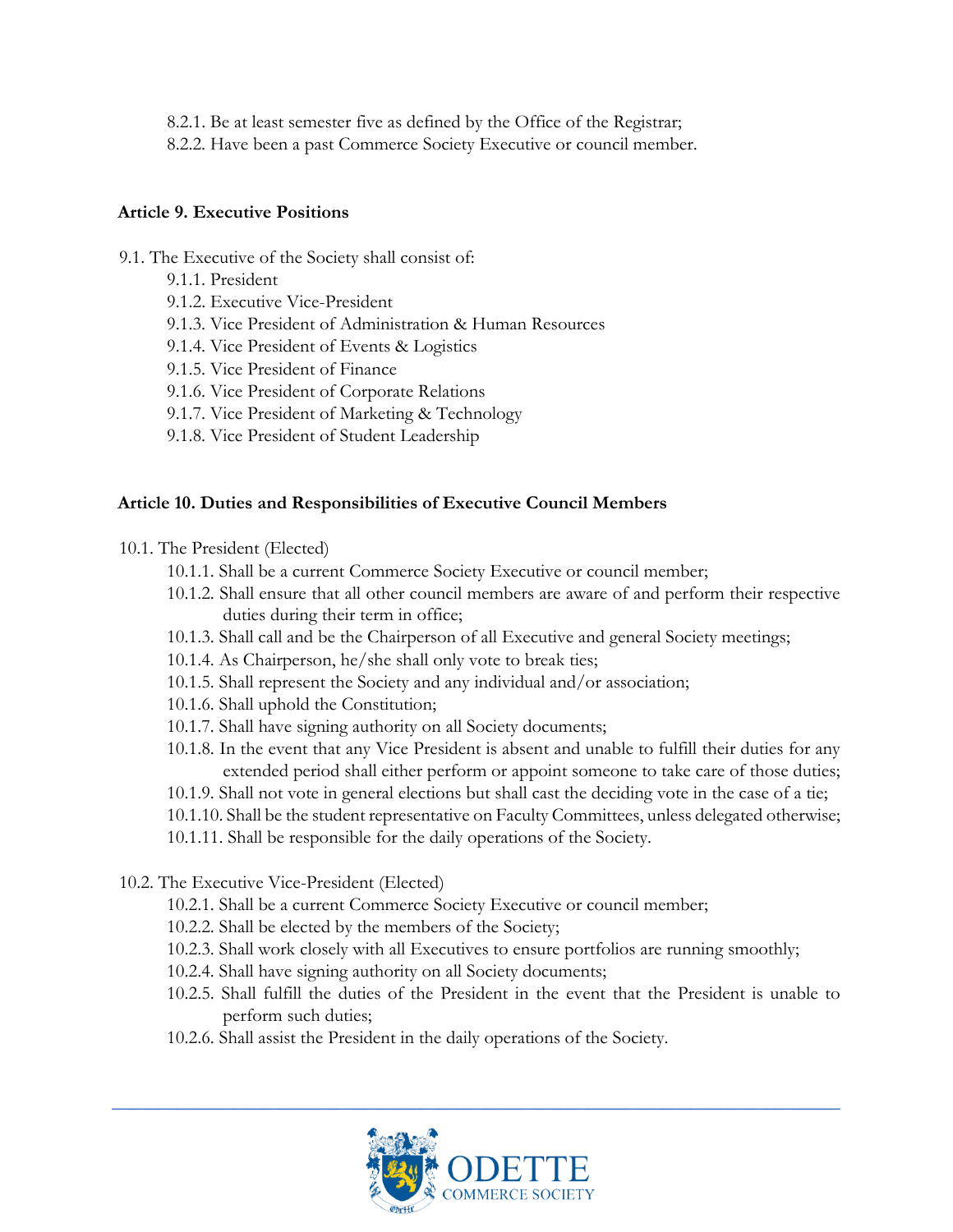- 10.3. Vice President of Events & Logistics
	- 10.3.1. Shall be responsible for dealing with matters regarding Odette clubs and the UWSA;
	- 10.3.2. Shall coordinate with the project managers in the planning and execution of all Society events;
	- 10.3.3. Shall act as a liaison to the local community;
	- 10.3.4. Shall act as a liaison with all other academic institutions;
	- 10.3.5. Shall be responsible for organizing conferences.
- 10.4 Vice President of Administration & Human Resources
	- 10.4.1. Shall maintain all society documents and take meeting minutes with the exception of finances;
	- 10.4.2. Shall be responsible for managing and regulating the elections and hiring process for the incoming team of the following year;
	- 10.4.3. Shall be responsible for scheduling interviews and processing applications for full council members;
	- 10.4.4. Shall communicate with all members of the society internally regarding events and updates;
	- 10.4.5. Shall administer all coaching and feedback on matters concerning society member's performance as needed;
	- 10.4.6. Shall attend monthly full council meetings and faculty council meetings, along with helping the President chair the weekly executive meetings.
- 10.5. Vice President of Finance
	- 10.5.1. Shall be a past Commerce Society Executive or council member;
	- 10.5.2. Preferred to be specializing in Finance or Accounting;
	- 10.5.3. Shall be responsible for overseeing and managing the finances of the Society;
	- 10.5.4. Shall maintain the financial records of the Society;
	- 10.5.5. Shall prepare biannual financial statements for the Executive and general members of the Society;
	- 10.5.6. Shall prepare an annual budget in consultation with the President and the Executive Vice-President.
- 10.6. Vice President of Corporate Relations
	- 10.6.1. Shall create a sponsorship package that will go out to all prospective supporters;
	- 10.6.2. Shall create a list of/add to, current sponsors for contacting with this package;
	- 10.6.3. Will work on getting local businesses as sponsors and have some sponsors be involved in all events (ex, platinum sponsor name goes on all events);
	- 10.6.4. Focus on relationship management with sponsors;
	- 10.6.5. Make the value of sponsorship very apparent.
- 10.7. Vice President of Marketing & Technology

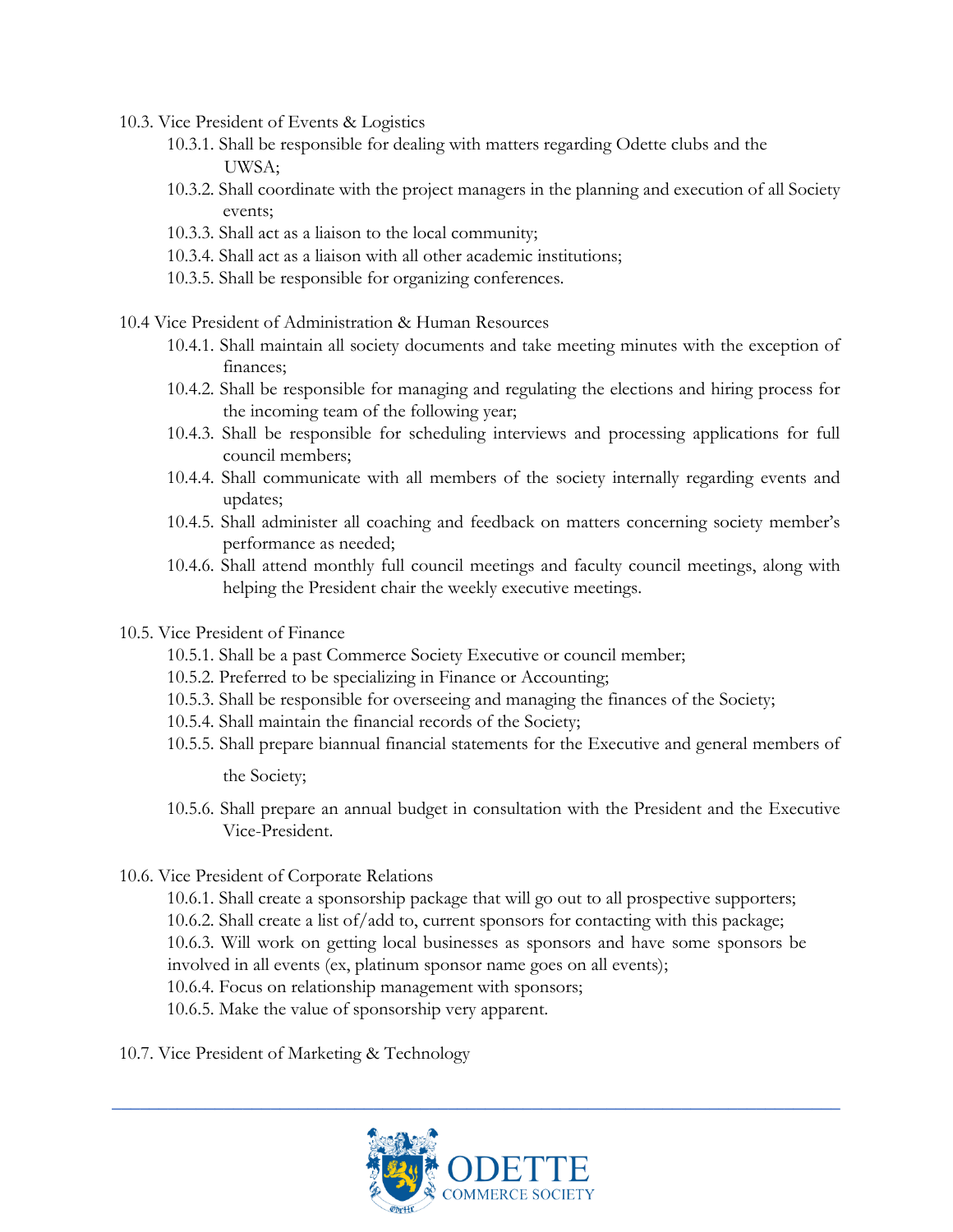- 10.7.1. Shall be responsible to lead a team of coordinators in social media, graphics, promotions;
- 10.7.2. Preferred to be specializing in Marketing and/or fluent in graphics software;
- 10.7.3. Shall be responsible for working with event coordinators to provide a marketing plan for all events;
- 10.7.4. Shall work on the branding of the Commerce Society and an appealing image for all Odette clubs to ensure consistency;
- 10.8. Vice President of Student Leadership
	- 10.8.1. Shall have been a past Commerce Society Executive or council member;
	- 10.8.2. Shall be responsible in maintaining the H.O.U.S.E. program;
	- 10.8.3. Shall be partnering with the Odette Student Success Centre, in recruiting and selecting H.O.U.S.E. Leaders;
	- 10.8.4. Shall be responsible for overseeing and managing H.O.U.S.E. events and H.O.U.S.E. points;
	- 10.8.5. Shall be responsible to ensure that Leaders are in communication with their assigned mentees;
	- 10.8.6. Shall work with other portfolios to ensure that the program is marketed properly and that events are setup accordingly;
	- 10.8.7. Shall actively seek to develop the H.O.U.S.E. program in order to maintain or increase engagement.

#### **Article 11. Elections and Procedures**

- 11.1. The Society Executive shall assume office May 1st of the year in which they were elected/ acclaimed/appointed and remain in office until April 30th of the following year;
- 11.2. The election shall be run by the Vice President of Administration & Human Resources or the UWSA Chief Recruiting Officer;
- 11.3. The Vice President of Administration & Human Resources or the UWSA Chief Returning Officer shall be empowered to settle all disputes;
- 11.4. Nominations close at least one week prior to election;
- 11.5. Each candidate is entitled to a scrutinizer who may be present at the counting of the ballots;
- 11.6. Any candidate may request a recount of the ballots of the election within 48 hours of the results, the request must be in writing stating:

11.6.1. The candidates name;

- 11.6.2. Position for which the ballots are to be recounted and;
- 11.6.3. A reason for the recount.

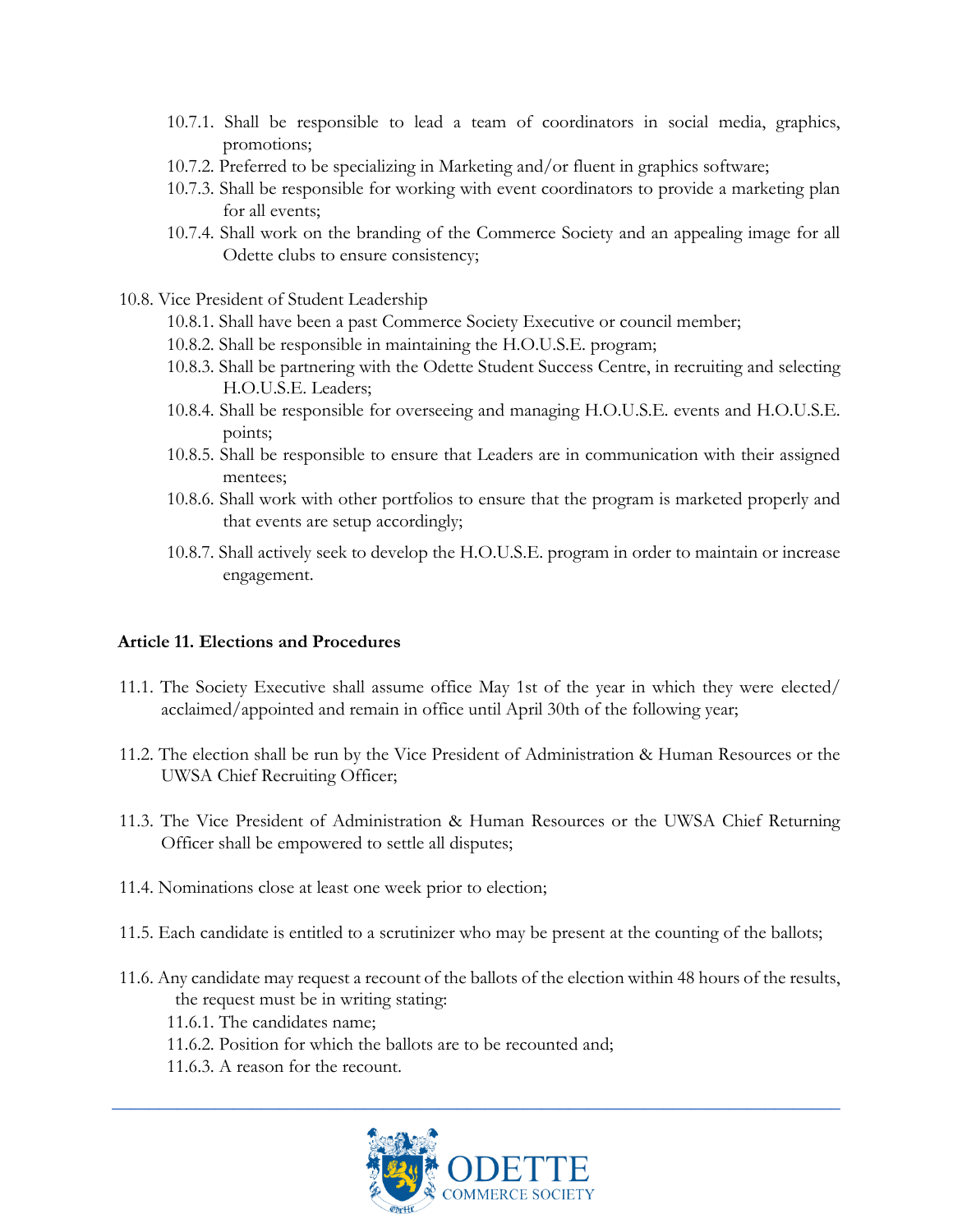11.7. Elections shall be made by secret ballot, either paper based or electronically;

11.8. The time of the election shall be a period specified during a meeting of the Executives;

- 11.8.1. Nominations shall be open for five school days;
- 11.8.2. There shall be no campaigning the days of the elections;
- 11.8.3. Ballots must be kept for 96 hours;

11.9. If a candidate is running uncontested, they must satisfy a voting approval requirement of 70% in favour to successfully win the position.

11.9.1. If a candidate does not meet the minimum 70% approval requirement, the position will remain vacant and will be filled through a by-election, taking place either before the end of the current term at the discretion of the current President and Vice President of Administration & Human Resources or UWSA Chief Returning Officer, or in October of the following term; 11.9.2. If the President position remains vacant at the beginning of the elected term, the Executive Vice-President-elect will serve as acting President until the by-election in October; 11.9.3. If the Executive Vice-President position remains vacant at the beginning of the elected term, they may be appointed by the President from the incoming Executive Council;

11.9.4. If both elected positions remain vacant at the beginning of the elected term, the Vice President of Finance will serve as acting President until the by-election in October;

11.9.5. If in the instance of 11.9.4. and the Vice President of Finance is unable to serve, the acting President will be appointed by the Executive Council from the Executive Council of the elected year;

11.10. A by-election must be called if any of the elected positions are vacant by October  $14<sup>th</sup>$  of the elected year;

- 11.10.1. If an Executive wishes to run in the by-election, they must first submit a letter of resignation from their position to the Vice President of Administration & Human Resources;
	- 11.10.1. a. The vacant Executive position may be filled by appointment or hiring at the discretion of the President and Vice President of Administration & Human Resources;
- 11.10.2. By-election procedures will be in accordance with Article 11 of this Constitution.

11.11. If, in the instance there are more than three (3) candidates for an elected position, the candidates will be subjected to an interview and vetting process to be conducted by the current President and Vice President of Administration & Human Resources.

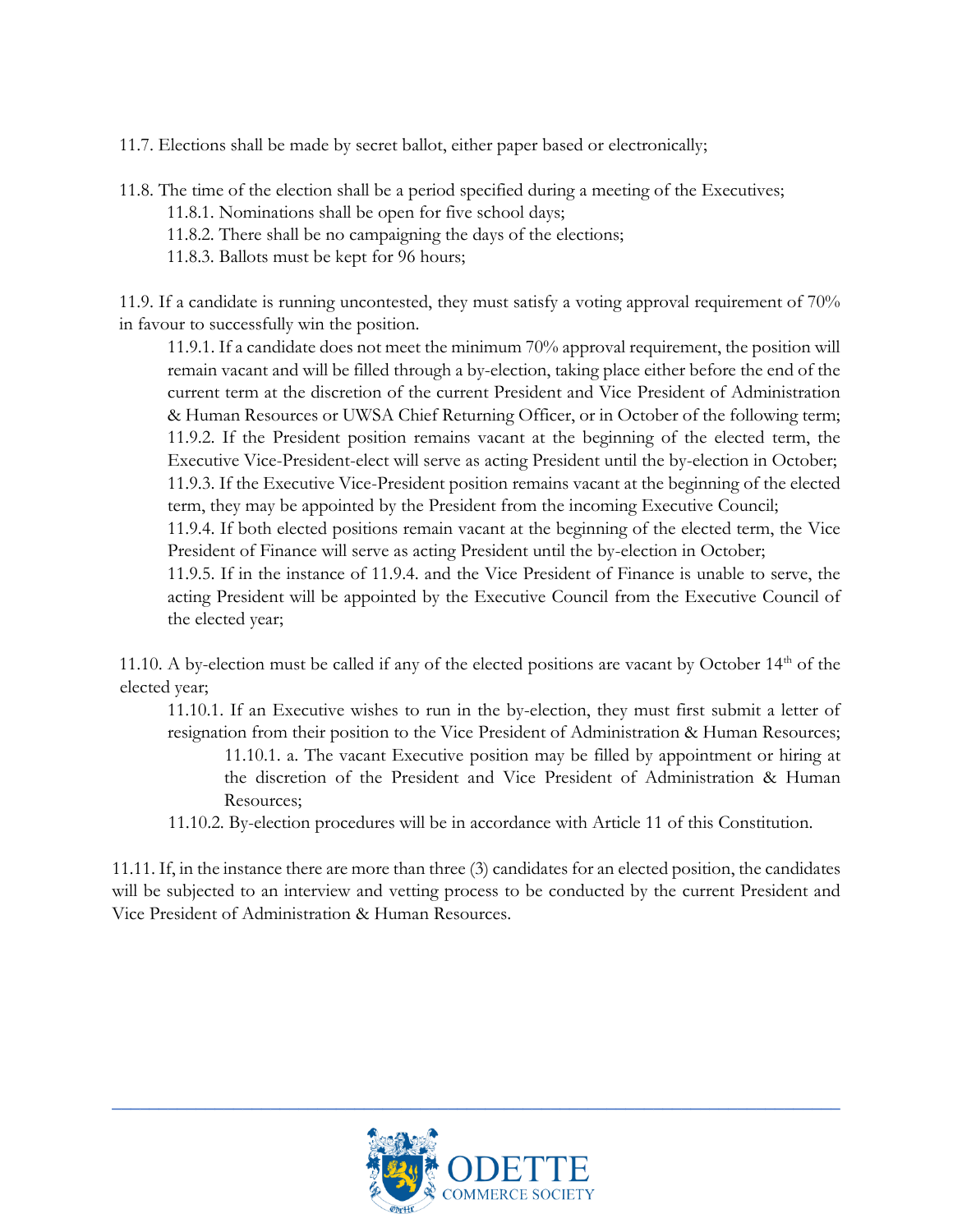#### **Article 12. Impeachment and Executive Firing Procedures**

12.1. The President or Executive Vice-President may be impeached under two (2) circumstances: 12.1. a. The membership as outlined in Article 4 of this Constitution may, by support of 300 students satisfying membership requirements, put forward a motion outlining just cause as listed in Article 12.1.1. to be voted on at a Special Executive Meeting as outlined in Article 12.1. b. The Society Council may, by a vote of at least ⅔ majority of voting members, impeach the President or Executive Vice-President of the Society with just cause;

12.1.1. Example causes include (but are not limited to) the following:

12.1.1. a. willful misconduct;

12.1.1. b. willful misuse of funds (upon positive proof);

12.1.1. c. willful neglect of their constitutional duties.

12.1.2. In order to impeach the President or Executive Vice-President, the impeacher must contact an Executive. The Executive(s) will then call a Special Executive Meeting in which a) the situation will be addressed by the impeacher, b) the party for which the impeachment action is being brought against will be afforded the chance to defend themselves, and c) a vote will take place to determine course of action;

12.1.3. The vote will be a secret ballot vote excluding the impeacher and the party for which the impeachment action is being brought against;

12.1.4. If the President is relieved of their duties, the Executive Vice-President would, at that time, become the new President.

12.1.5. If the Executive Vice-President is relieved of their duties prior to October  $14<sup>th</sup>$ 

, a by-election will take place to fill the vacant position(s), and the President will fulfill the duties in the interim;

12.1.6. If the Executive Vice-President is relieved of their duties past October  $14<sup>th</sup>$ , the replacement may be appointed by the President from the current Executive Council.

12.2. A Society Executive may be fired by unanimous decision of the President, Executive Vice-President, and the Vice President of Administration & Human Resources with just cause;

12.2.1. Example causes include (but are not limited to) the following:

12.2.1. a. willful misconduct;

12.2.1. b. willful misuse of funds (upon positive proof);

12.2.1. c. willful neglect of their constitutional duties;

12.2.2. In the event an Executive of the Society provides just cause for termination, due process must be followed as outlined below:

12.2.2. a. Verbal or written warning from President or Vice President of Administration & Human Resources;

12.2.2. b. A second meeting and warning with the President and Vice President of Administration & Human Resources;

12.2.2. c. Termination of the Executive may follow if the issues persist.

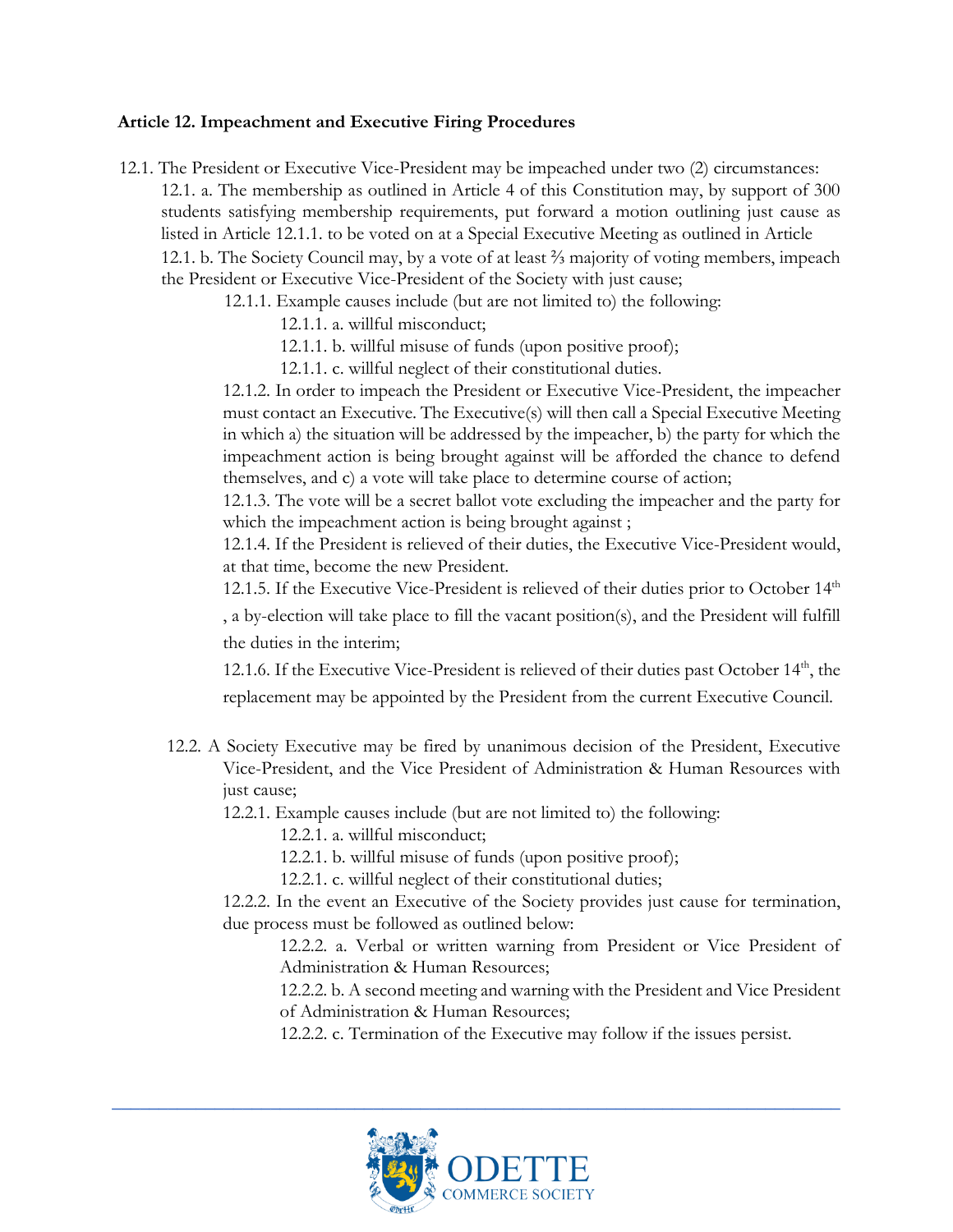## **Article 13. Council Member Firing Procedure**

- 13.1. All Full Council members are required to read and sign the membership contract upon being hired.
- 13.2. If a council member is not performing his/her duties, the respective Vice President will be required to a have meeting to discuss problems;
- 13.3. If this meeting does not cause any changes during a set probationary period, the respective Vice-President, Vice President of Administration & Human Resources, or President, may fire a member of the Council of the Odette Commerce Society with just cause;
	- 13.3.1. Example causes include (but are not limited to) the following:
		- 13.3.1.a. willful misconduct;
		- 13.3.1.b. willful misuse of funds (upon positive proof);
		- 13.3.1. c. willful neglect of his/her constitutional duties.

#### **Article 14. Member Resignation**

- 14.1. Presidential Resignation
	- 14.1.1. In case of a Presidential Resignation, that position will be filled by the Executive Vice-President until the end of the fiscal year;
	- 14.1.2. At this time, the new President will also appoint a new Executive Vice-President;
- 14.2. Executive Vice-President Resignation
	- 14.2.1. In case of an Executive Vice-President Resignation prior to October 14<sup>th</sup>, a by-election will be held to fill the vacant position(s), in accordance with Article 11, and the President will fulfill the duties in the interim;
- 14.3. Executive Resignation
	- 14.3.1. In case of an Executive Resignation, that position must be filled by a General Member of that Executive's portfolio at the President's discretion;
	- 14.3.2. In the case that there are no members of the portfolio willing or able to take the position, the President may appoint an able Council member from another portfolio.
	- 14.3.3. The appointment must be ratified by a ⅔ majority vote at the next Executive meeting.
- 14.4. General Member Resignation
	- 14.4.1. In the case of a General Member Resignation, a new member will be hired to fill the vacant position until the end of term;
	- 14.4.2. In the case of a General Member resignation, if the position is not vital (to be left to the discretion of the resigned member's Executive) the position shall be left vacant

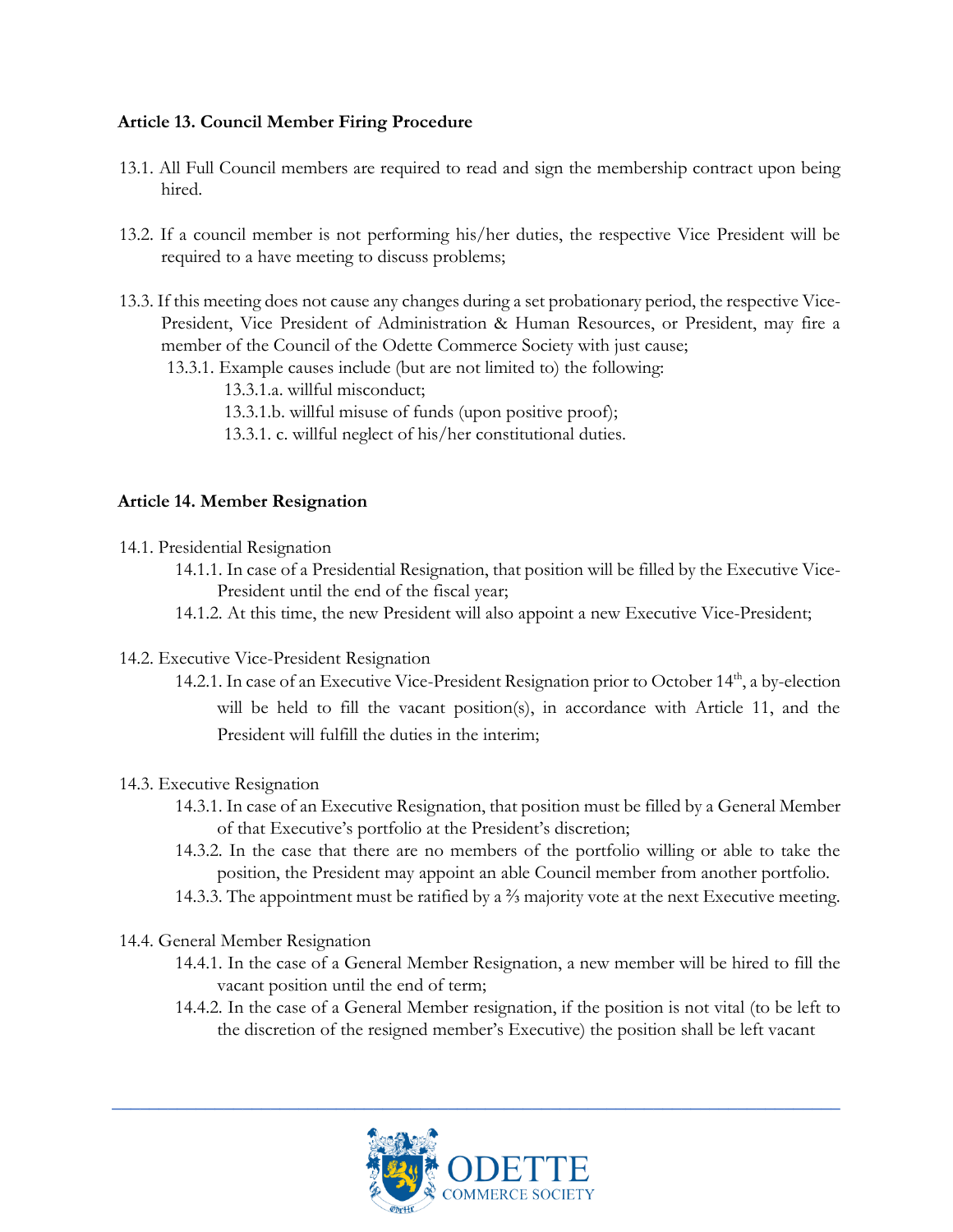## **Article 15. Conference and Competition Funding Policy**

- 15.1. The Society will designate funds each year for Conference and Competition Funding for Society members;
	- 15.1.1. A predetermined fund must be allocated from the budget to conferences and competitions. This fund will be decided by the Executive team;
	- 15.1.2. Students eligible for the fund must be members of the Society in accordance with Article 4 of this Constitution;
	- 15.1.3. The Society may fund Odette accredited clubs and business students up to 50%-100% of delegate and 0%-50% of travel fees at an amount to be determined by the Finance Committee as outlined in Article 15.3;
	- 15.1.4. All business students or Odette accredited clubs interested in attending a conference or competition must be approved two (2) weeks prior to the conference or competition;
	- 15.1.5. All business students and Odette accredited clubs must provide proof of the conference or competition, a budget, and a 150-250 word description as to how it will benefit the Odette School of Business and its students;
	- 15.1.6. All business students and Odette accredited clubs must have prior approval by the Finance Committee and must provide all receipts in order to be reimbursed;
- 15.2. The Society may fund up to 75% of travel fees and 100% of delegate fees for the National Business School Conference and Roundtable attended by Society Executives with a maximum of four (4) members from the Society;
- 15.3. The Finance Committee must consist of the Vice President of Finance, the President, and the finance team.

# **Article 16. Club Funding**

16.1. All accredited Odette School of Business clubs are entitled to receive funds on a request based system which is voted and agreed upon by the Finance Committee, as outlined in Article 15.3. ;

16.1.1. All requests under \$200CAD shall be approved or disapproved by Finance team, under their discretion;

16.1.2. Any funding requests over \$200CAD must be approved by the Executive team and Finance team.

16.1.3. All clubs requesting funding must fill out a Club Funding Form. On the form, should include the name of the club, event, description, and amount. Attached with the form should be a budget description, and if necessary a presentation to the Finance Committee;

16.1.4. The Finance team, along with the Executive team, must delegate fees according to Society goals.

16.1.5. The Odette Commerce Society retains the right to adjust all funding requests as seen fit and reject funding for any reason.